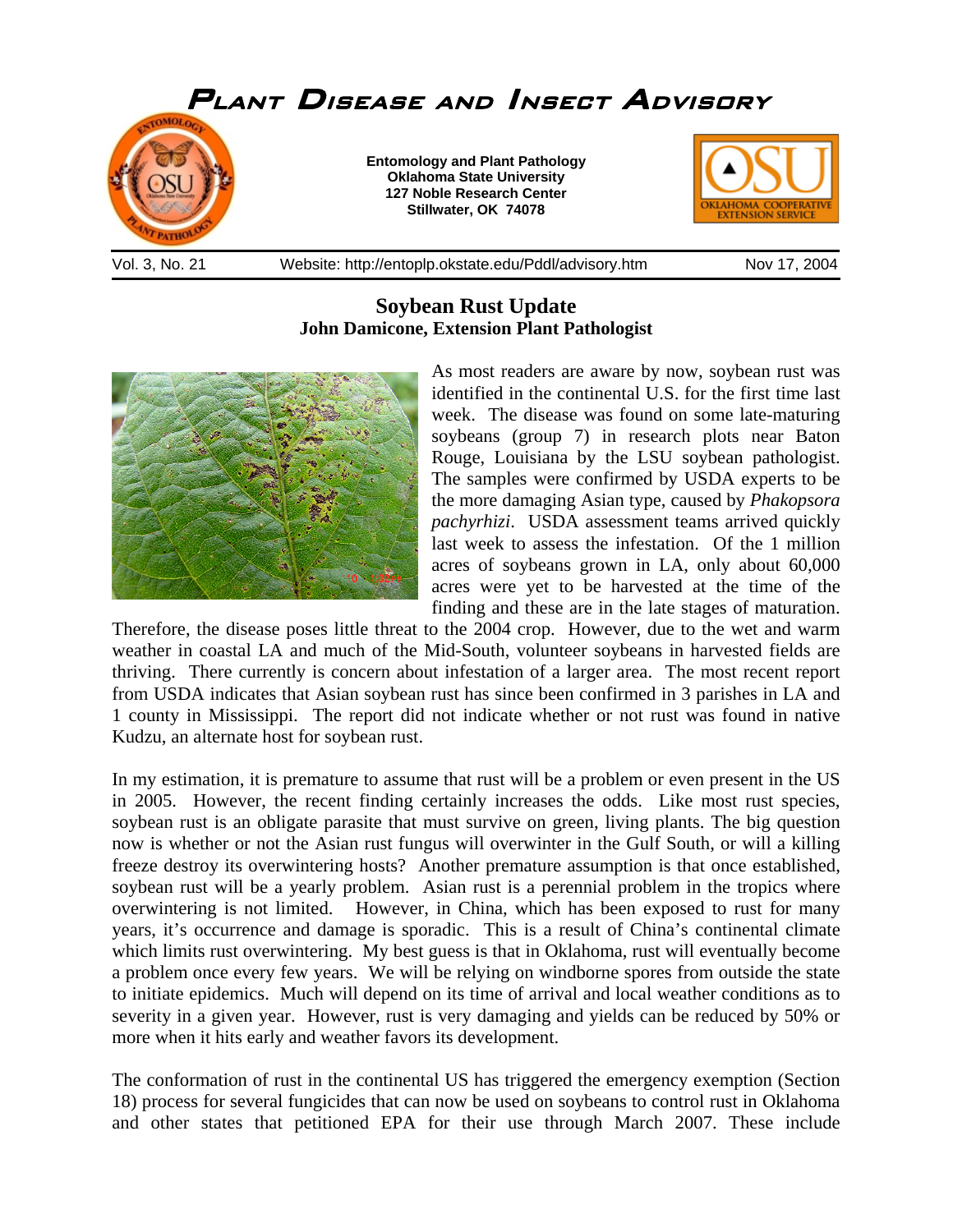propiconazole (Tilt, Propimax, and Bumper), tebuconazole (Folicur), and myclobutanil (Laredo). Participating states have also requested approval of pyraclostrobin (Headline), but it has not yet been approved for use on soybeans. In briefly reviewing efficacy trials from Africa and South America, all of the approved fungicides are effective. In trials where rust is severe, generally at least 2 applications, made during the reproductive (R) stages, are required for good control. Obviously, fungicide usage on soybeans will significantly increase the costs of production. Roughly, growers will be looking at \$10 to \$15/acre plus application costs per application.

We along with many other states are in the early planning process in the development of a response strategy and recommendations for soybean production in 2005. We will keep you informed.\

 $\overline{a}$ 

## **Wheat Disease Update Bob Hunger, Extension Wheat Pathologist**

During the two weeks since my last update, reports and samples have continued to come in to both the Diagnostic Lab and to me. These reports and samples have represented a combination of foliar and root diseases.

**Foliar diseases:** Samples and reports of foliar diseases have been abundant, and have included **wheat leaf rust, tan spot, septoria, and spot blotch**. Often two or more of these diseases are present on the same leaf. As we get into later November and temperatures drop down below freezing, these infected leaves will die and the fields (or spots in the fields) will not look so yellow. The key is to look at the youngest two or three leaves, which should be healthy and green. Even if the older leaves are dead and/or dying from foliar diseases, infections by those diseases should not be present on the youngest 2 or 3 leaves. As cold (especially freezing) temperatures and time do away with the infected leaves, the fields should appear to green-up because the youngest leaves are healthy. Grazing also significantly helps remove infected leaves and thereby also reduces the inoculum. As I mentioned in the last update, the real problem with fall infections of leaf rust (and to some extent with other foliar diseases), is that if favorable weather conditions through the winter allow the pathogens that cause these diseases to overwinter, than these disease loci (=hotspots) can serve to "kick-start" the infections in the spring.

**Root diseases:** As mentioned in the last update, many fields have shown symptoms of root problems. During the last 14 days the most notable of these was in a field located north of Stillwater. In this field (planted about September 10), dead seedlings both within and across rows were present in small to large patches. Washing and closely examining these seedlings in the lab revealed that many of the tillers were rotting within ½ inch or so of the soil surface **(Fig 1).** Initially I thought this may be the result of the fungus Pythium but isolations all grew out to be the fungus Fusarium **(Fig 2)**. Hence, I believe that Fusarium is the problem in this field, and I suspect this field will have many empty spots in it next spring **(Fig 3)**. Not much can be done now. Replanting is a possibility and was done in this field. Seed treatments may have been helpful, but all of the seed treatments I know of are labeled for "suppression" or "partial control" rather than for "control" of root rots (see, OSU Extension Agents' Handbook of Insect, Plant Disease, and Weed Control, OCES publication E-832 for specifics). Further, there are many fungi such as Rhizoctonia, Cochliobolus, and Pythium that also can cause this same type of symptom, i.e., death of seedlings. Also keep in mind that the cool and wet weather we have been having (and are suppose to continue to have for the next week or so) also can contribute to yellowing of wheat plants interference with nutrient uptake and utilization.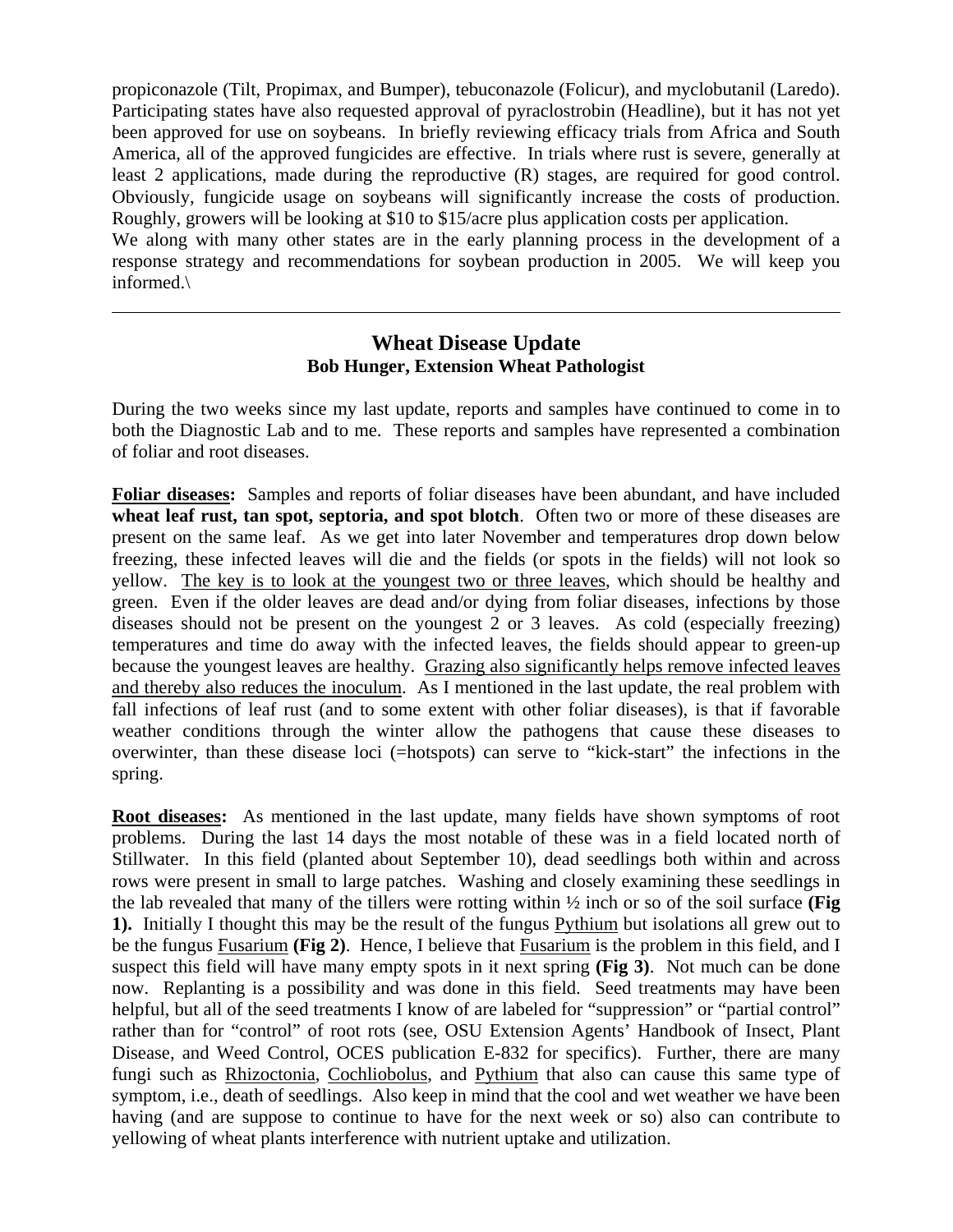

**Figure 1.** Seedling tillers rotted at base due to *Fusarium*. Compare rotted tillers to healthy seedling (second from right).



**Figure 2.** Spores of the fungus *Fusarium* isolated from rotted seedling tillers.